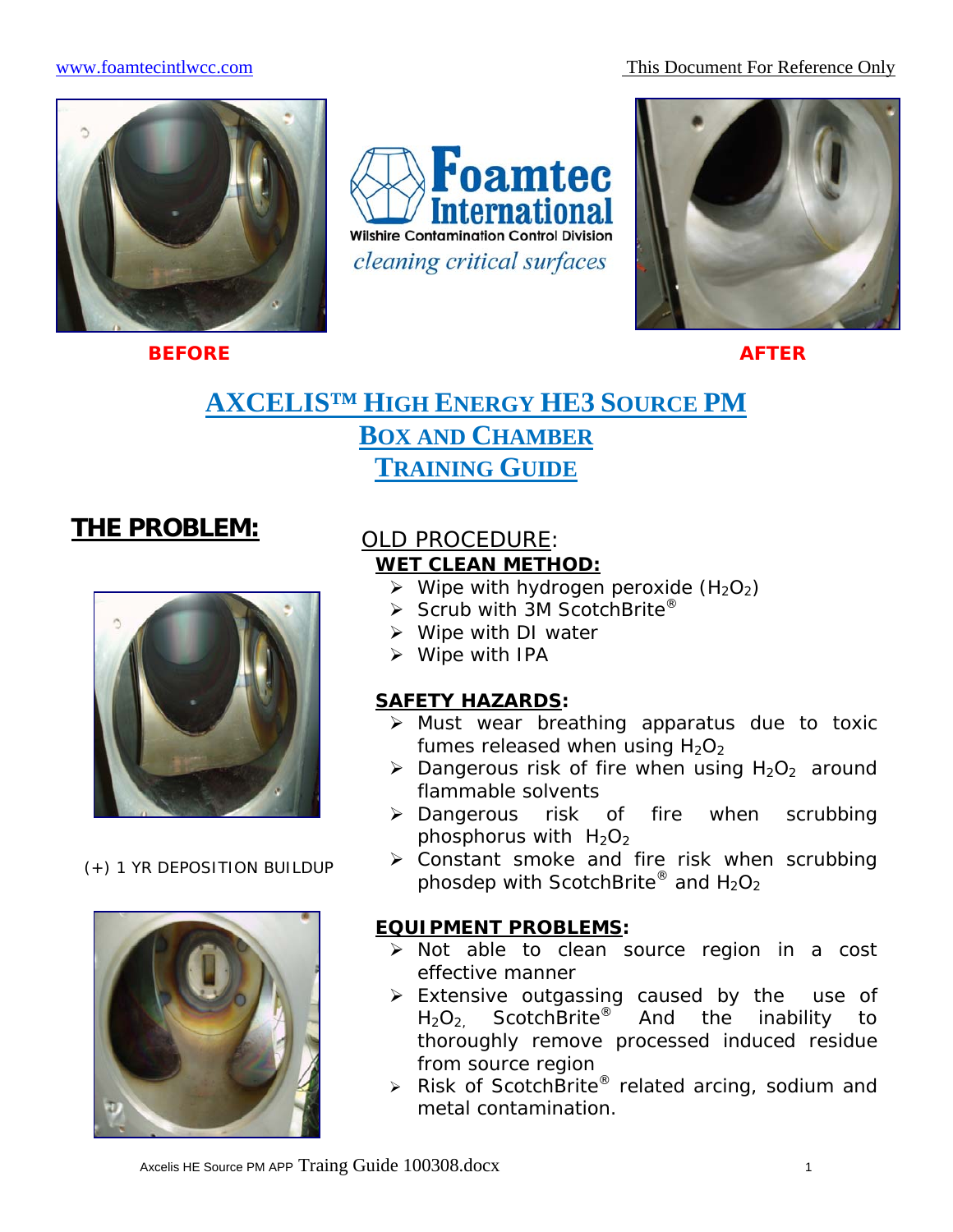# **FOAMTEC INTERNATIONAL NEW PROCEDURE:**





## **SET UP**:

- ¾ Stage the necessary Foamtec International products
	- o 280 Grit Diamond ScrubDISK®
	- o 280 Grit Diamond ScrubPAD
	- o UltraSOLV® Sponge
	- o ErgoWRENCH<sup>®</sup>
	- o ErgoSCRUB<sup>®</sup>
	- o Small container of DI water
- ¾ Place container of DI water inside of plastic bag to prevent spills
- $\triangleright$  Dampen UltraSOLV<sup>®</sup> Sponge And Diamond ScrubPAD in container of DI water
	- o Squeeze as much moisture out of the sponge and ScrubPAD when ready to use

## **THE UltraSOLV® CHAMBER CLEANING TECHNIQUE:**



**STEP 1**:  $\triangleright$  Wipe out the source area with UltraSOLV® Sponge



**STEP 2**:  $\triangleright$  Scrub small section of source with Diamond **ScrubPAD** 



**STEP 3**:  $\triangleright$  Wipe the scrubbed area with UltraSOLV® Sponge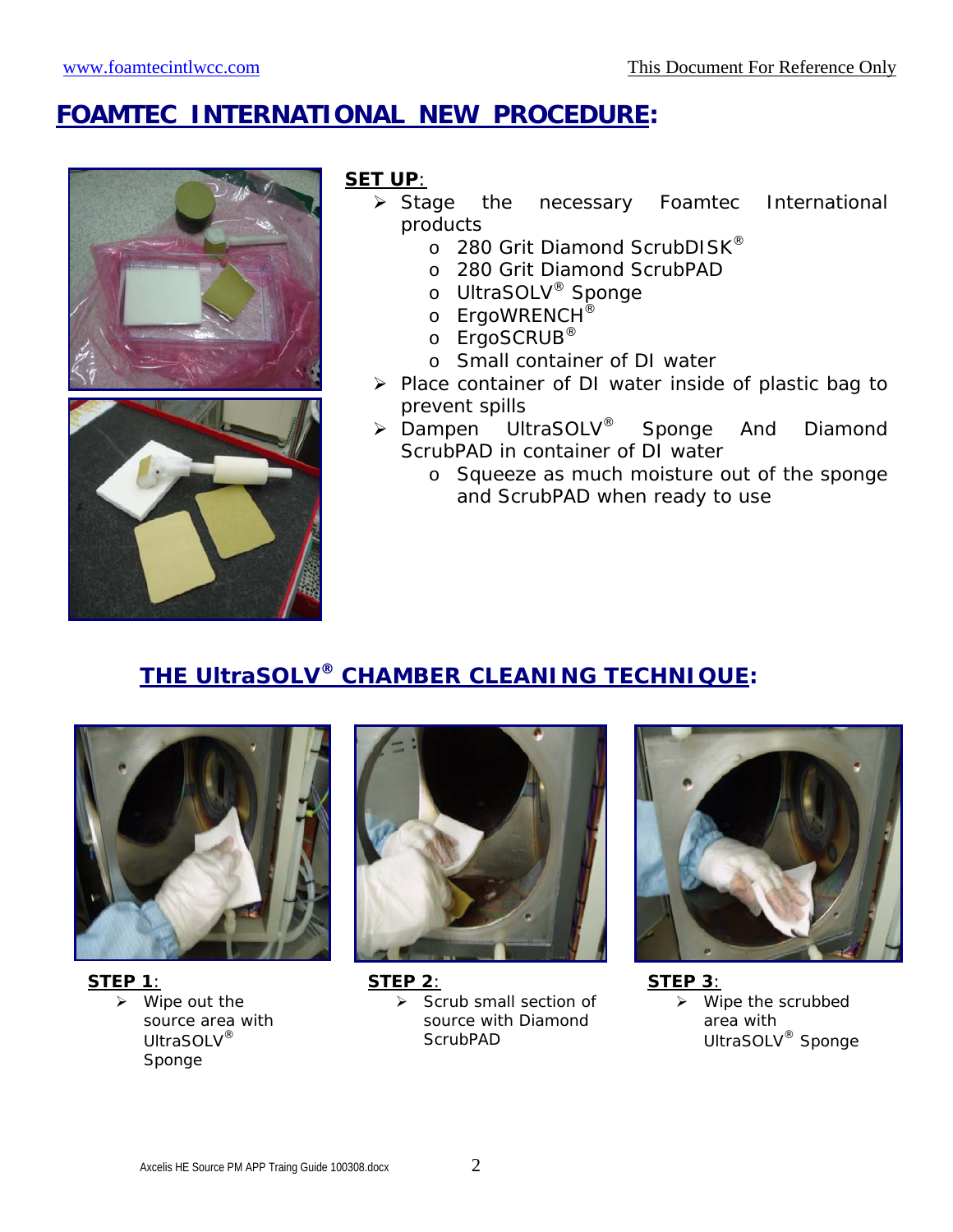## **THE ULTRASOLV® CHAMBER CLEANING TECHNIQUE (CONT'D):**





**ErgoSCRUB® ErgoWRENCHTM**

### **STEP 4**:

¾ Use ergonomic handles (especially ErgoWRENCH™) in order to remove deposition that has built up over numerous PM cycles (legacy of deposition)



## **ScrubPAD/ScrubDISK® Unloading Procedure**

#### **STEP 1**:

ScrubPAD loaded with deposition

**STEP 2**:

 $\overline{\triangleright}$  Pull ScrubPAD across UltraSOLV<sup>®</sup> Sponge

**STEP 3**: **Unloaded ScrubPAD**